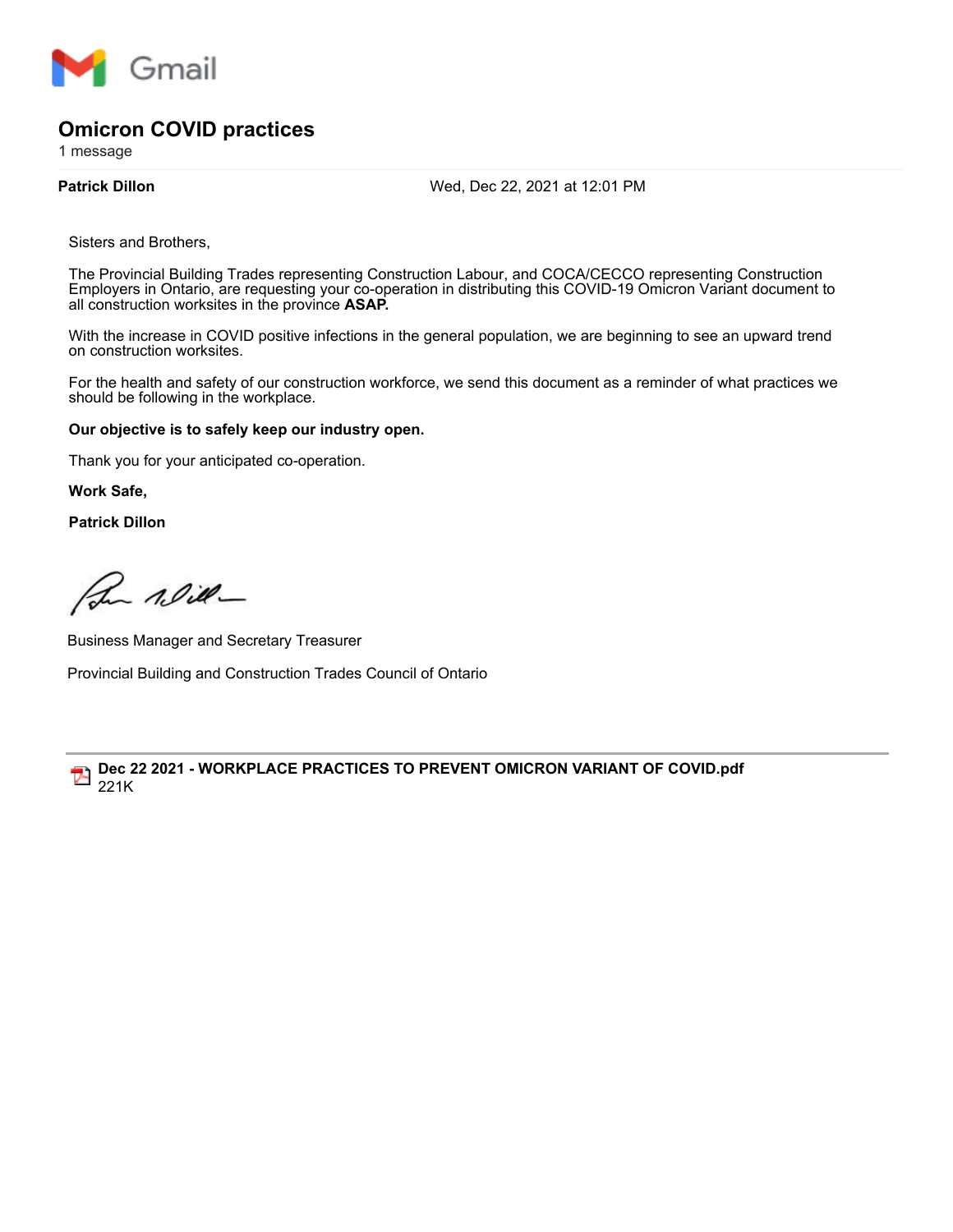





## **WORKPLACE PRACTICES TO PREVENT [OMICRON VARIANT OF COVID-19](https://www.nature.com/articles/d41586-021-03552-w)**

On December 15<sup>th</sup>, Ontario Premier Doug Ford announced that starting on Monday, December 20, 2021, everyone 18 and older will be eligible to book their booster shot. The Ontario government is also reducing the required waiting period between a second dose and a booster to three months from the original six months. The Ontario government also announced capacity limits of 50% on venues that would normally hold 1,000 people or more; this includes sports venues, entertainment facilities, event spaces, and casinos.

The emergence of the [Omicron variant of Covid-19](https://www.nature.com/articles/d41586-021-03552-w) has dimmed hopes that the pandemic will soon fade away and once again, has employers and construction unions pondering how we can fulfill our mutual obligations to keep our workforce safe and to meet business needs. Projections indicate that the Omicron variant of Covid-19 variant will likely be our hardest wave to date.

Considering the increased transmissibility of the Omicron variant, it becomes even more critical for all the workplace parties not to let our collective guard down. With any increase in workplace cases, we run the risk of the construction sector being shut down. We must be diligent with our safety practices to reduce the possibility of a Construction Industry partial / full shutdown.

The good news is that as the virus has evolved, construction employers and unions have honed their strategies to keep infections in check. By continuing to be creative, flexible, and adaptive in our approaches, we can contain the threat now and handle other outbreaks if other variants arise.

The Ontario Building Trades and all its employer partners firmly believes that vaccination and regular testing remains the best way to prevent serious illness, hospitalization, or death from Covid-19, and [those](https://covid.cdc.gov/covid-data-tracker/#rates-by-vaccine-status)  [who are vaccinated](https://covid.cdc.gov/covid-data-tracker/#rates-by-vaccine-status) are six times less likely to be infected, 12 times less likely to be hospitalized, and 14 times less likely to die of Covid-19. Additionally, a booster dose is recommended for people who are fully vaccinated and whose immune response weakened over time.

That said, a workplace cannot take a "one size fits all" policy and the requirement to be vaccinated or additional booster shots is just one part of workplace measures to prevent the spread of COVID-19. Workplaces need to continue to take a risk-based analysis and determine what the best safety measures are to be implemented irrespective of vaccination status. Among the measures that are strongly recommended are the following:

- Before workers enter the worksite engage in symptom screening.
- Implement rapid antigen COVID-19 testing 2 to 3 times a week or more depending on the circumstances for all workers vaccinated and unvaccinated.
- Wherever possible to modify work schedules to stagger work, provide alternating workdays or extra shifts to reduce the total number of workers on a job site at any given time.
- Restrict access to reduce the number of workers in enclosed and confined areas at one time.